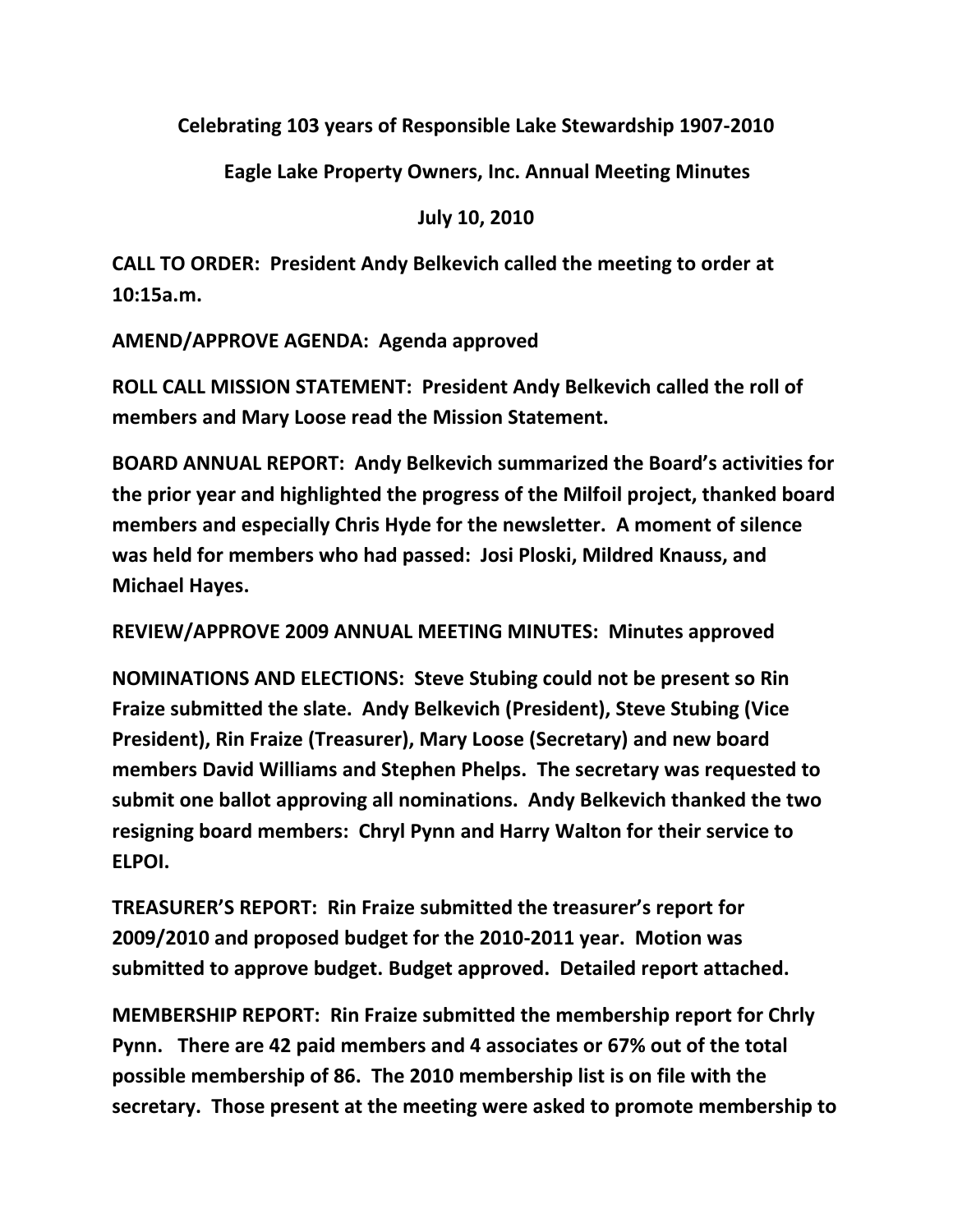**their neighbors. It is important to have as many members as possible in order to convince the State that the organization is serious about the milfoil project. It was suggested that there be a welcoming committee for new property owners to introduce them to the purpose of ELPOI and to encourage their participation. Lloyd Burroughs has been the unofficial welcoming committee and Rin Fraize has kept track of new property owners through the tax rolls.**

**ADOPT-A-HIGHWAY AND NEIGHBORHOOD WATCH: Andy Belkevich thanked Todd and Tonya Condon for their efforts in collecting trash and keeping the highway neat. It was noted that Tonya had recently completed 100 hours of service. All members were encouraged to help with the Adopt-A-Highway and trash bags may be left at the end of the Lake turn around. Paul Burroughs has collected the trash bags in the past and taken them to the town dump but the town will pick up trash if left at the turn around.**

**FISH STOCKING: Andy Belkevich reported the Essex County Fish Hatchery stocked 600 2 year old brown trout and then in June stocked another 600 trout. This makes a grand total of 1,200 trout for the year and he was sure there were trout from previous years; hence he encouraged those who fish to try their luck.**

## **WATER QUALITY**

 **Paul and Lloyd Burroughs, CSLAP and Beavers: Lloyd reported that the Lake's water is tested three times a summer and it is excellent. Water clarity is also excellent. Five beavers were removed from the lake. Full report on the website.**

**Rin Fraize-Darrin Fresh Water Institute: Four different spots are sampled. Readings are in the minus 1 to 1 clarity. If anyone wants a copy Rin will provide and the reports are on the web site.**

**OLD BUSINESS: New signs have been placed at the end of the Lake informing boaters about the invasive species (milfoil) in the lake. It was suggested to post a sign which informs the boaters about the buoys and to stay out of those areas.**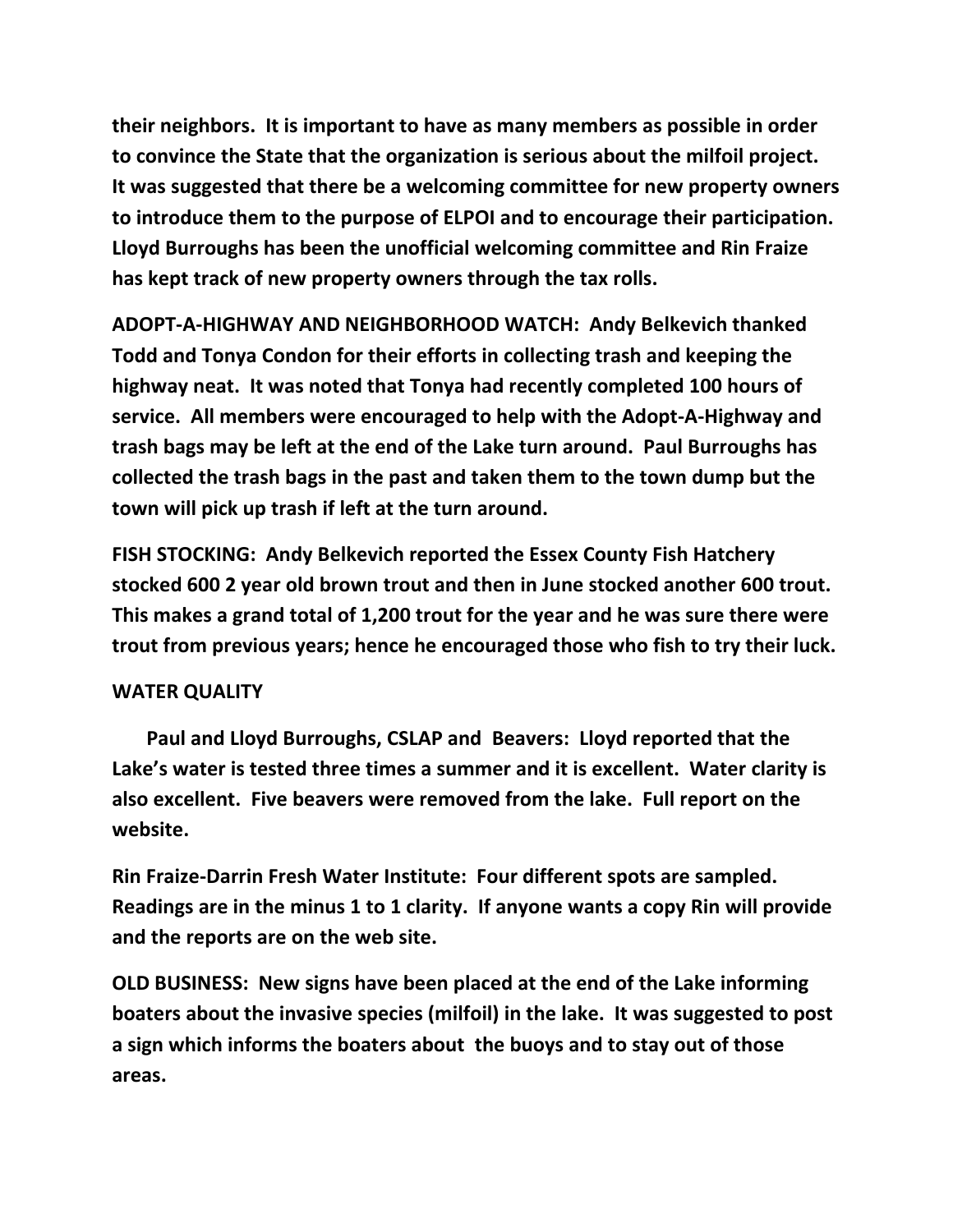## **MILFOIL PROJECT:**

**This past year Chris Hyde, Rolf Tiedemann and his son Michael attended the North East Aquatic Conference in Saratoga. The conference covered issues concerning lake management and invasive species. More information concerning the conference is on the web site. Next year the conference will be in Boston and if anyone is interested they should contact Rolf.** 

**Rolf Tiedemann (Milfoil Chair) summarized the extent of the matting for last year and stated that there would be no new mats placed this summer. The main activity will be the removal of the mats from the lake—this is mandated by the terms of the grant. It has always been clear that matting was only a stop gap until the organization can convince the state to let an herbicide be used. Lake Luzerne was the first Lake within the Blue Line to use Renovate, however, they also had to use curtains. The use of curtains is not possible for Eagle Lake due to the cost and the configuration of the Lake. The organization will continue with its plans to apply to the APA for a permit to use renovate.**

**Rolf reported that there was a time capsule found in the Lake by Forrest Lisle's property. A copy of the contents is posted on the web site.**

**Rolf has been in contact with the new town supervisors and we need a lead agent to take responsibility for administration of grant funds. In the past the town of Crown Point has assumed this role but with the change in personnel ELOP needs to have a more formal agreement.**

**The biggest hurdle for the Lake is to convince the state that Renovate can be used in the Lake without the use of curtains. The organization has retained a lawyer to help with the application and the basic plan for the coming year is to continue the quest for the permission to use Renovate.**

## **NEW BUSINESS:**

**1. Forrest Lisle wondered if anyone knew the cause of the fire near his property. He was concerned since the fire department left before it was completely out.**